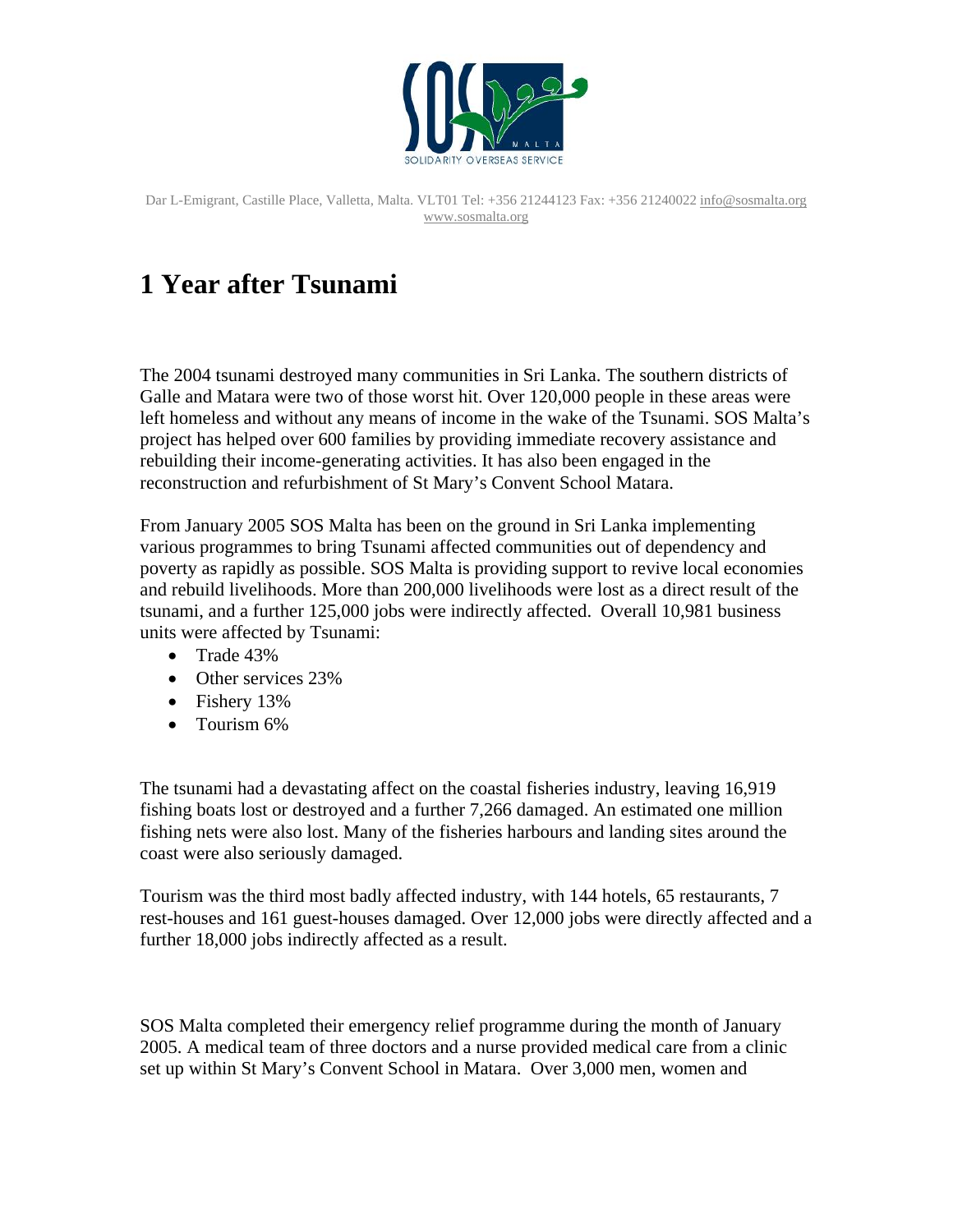children received treatment. All medicines and wound care materials were provided free of charge.

### **St Mary's Convent School Improvement Matara Sri Lanka**

SOS Malta has helped in the total refurbishment programme of the damaged school. Work was contracted by the school's rehabilitation coordinator and the principal under the supervision of the School Management board and the Catholic Education Committee.

SOS Malta has gone beyond reconstruction and refurbishment and together with an expert team from the Society of the Sacred Heart in India worked with the principal and staff of St Mary's Convent School, Matara. In house sessions were conducted and observations and initial interactions were used to diagnose the needs of the school. It was decided that special efforts would be made to make the school a better place for pupils to learn with improvements to be considered as a distinct approach to educational change.

The project includes:

- The setting up of a School Development Board
- Teacher Training and group facilitation
- Interpersonal skills
- Communication
- Conflict Resolution
- Project Management
- Organisational Development

A fully equipped Audio Visual room was set up to be able to offer all training in a professional environment by the visiting experts from Malta & India. The training programme is being offered to the two adjoining public schools in Matara.



**Development Board St Mary's Convent School, Matara set up in April 2005**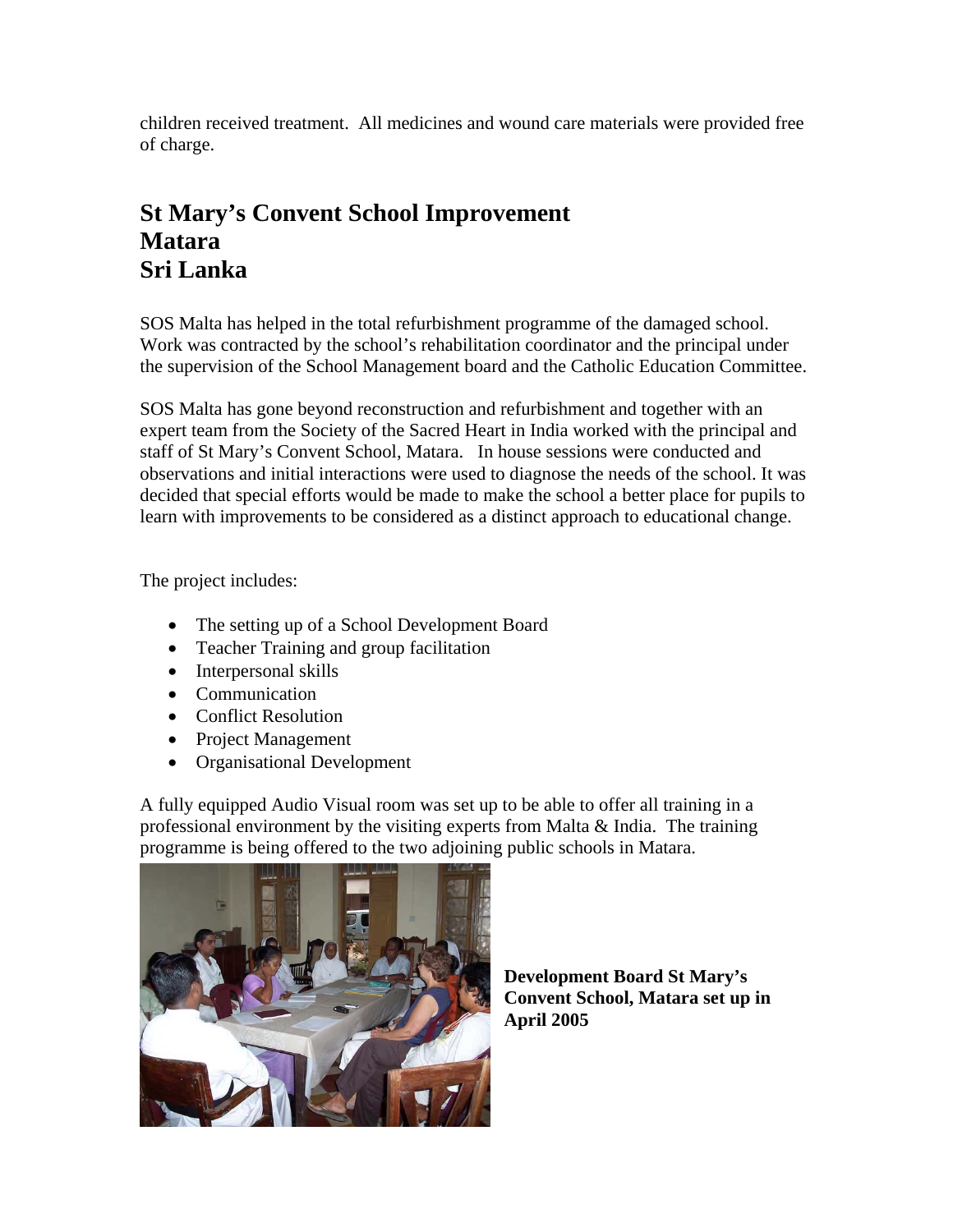## **SOS Malta's Programme in Matara, Sri Lanka**



**Teaching Aids**



**Resource Centre set up in June 2005** 

**Teachers receiving training** 



 **Reading corner in the junior school set up in June 2005**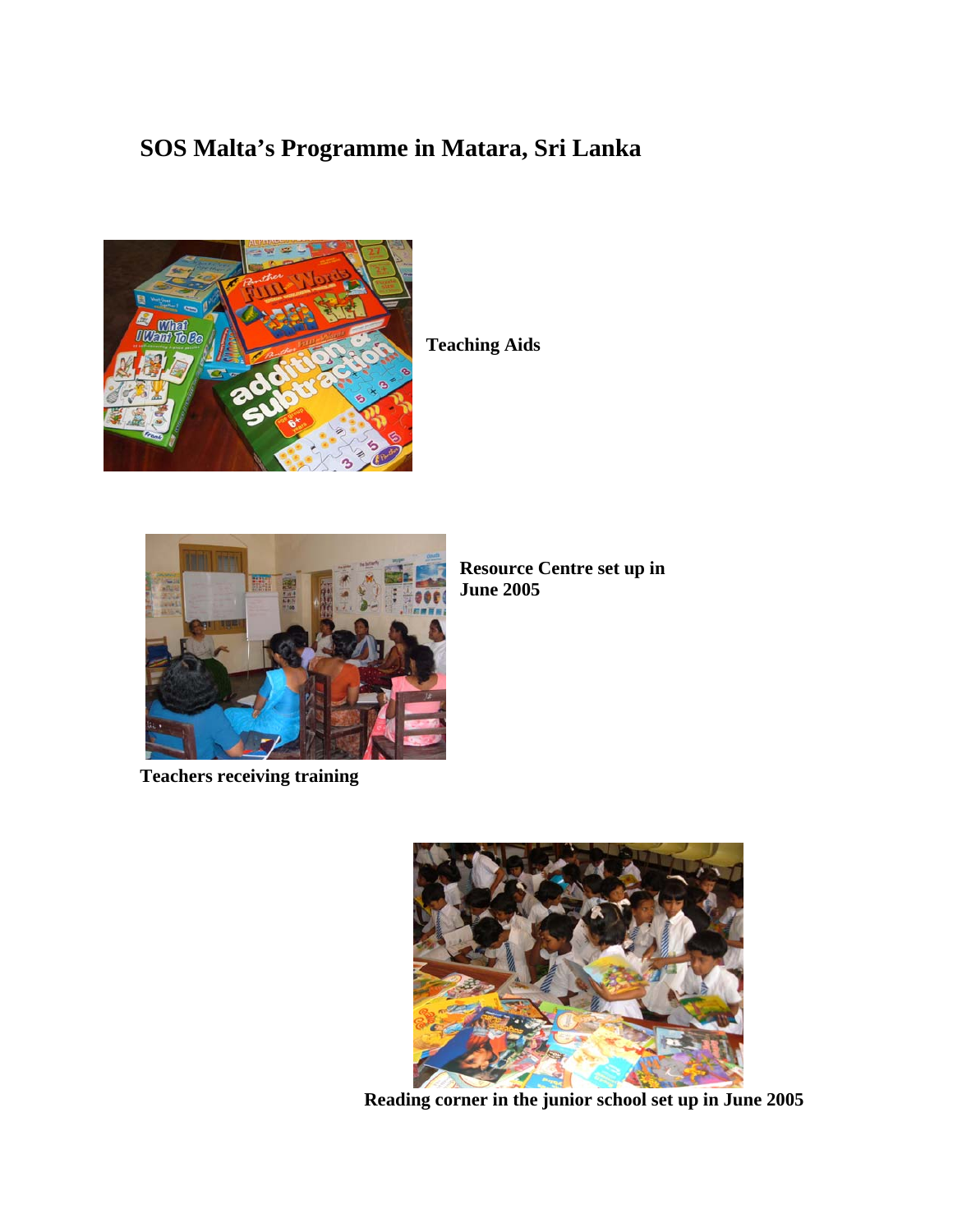### **Livelihood Recovery Programme**

The long-term goal of SOS Malta's programme is to decrease poverty incidence in fishing villages identified as having lost most of the boats. The objective is immediate income-generating opportunities for the fishermen and their families.

#### **Sustainable Livelihood:**

SOS Malta is supporting sustainable livelihood activities in about 12 villages of the project area. Livelihood activities include the purchase of traditional canoes and 6 metre fibre glass boats to include 9 hp engine, fishing nets, anchor, rope, buoy, masks, snorkels, flippers and torches. 50 boats have already been delivered to the fishermen of Denuwela in the Matara district and Kalamulla in the Kalutara district.



**6 metre fibre glass boats** 

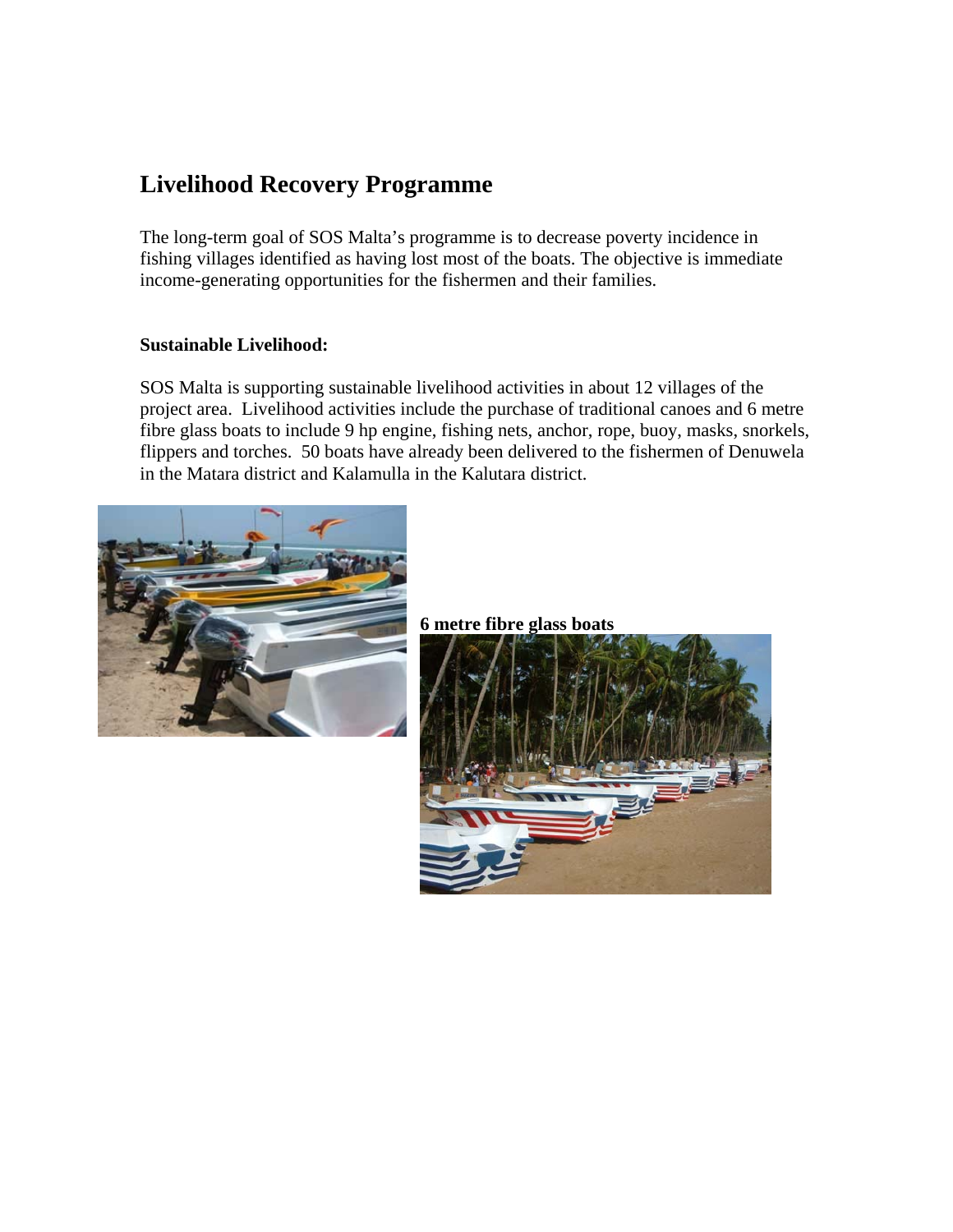SOS Malta looked into giving other opportunities to coastal communities, giving them real incentives to build up economic activities that will also offer enhancement and empowerment. SOS Malta initiated micro financing projects for the women in Welligama and Merissa by providing twenty Sewing Machines and all the equipment to set up a



kitchen for outside catering. In Kalamulla a spray painter's compressor and all accessories were purchased as were all the tools for a carpenter's small business which all perished after the Tsunami. A small family run chicken farm which was completely destroyed was also replaced.

**Ten Sewing Machines for the women in Merissa** 

SOS Malta organised some Entrepreneurship Training for the beneficiaries? This included:-

- **1. Starting a business**
- **2. Business planning**
- **3. Market research**
- **4. Bookkeeping and Record keeping**
- **5. Sourcing of products**
- 6. **Stock control**

We involved women because they are always there for the family, therefore once they are economically empowered the whole **family stand to benefit.** 

The response was excellent and the beneficiaries are already working hard to make a success of their project.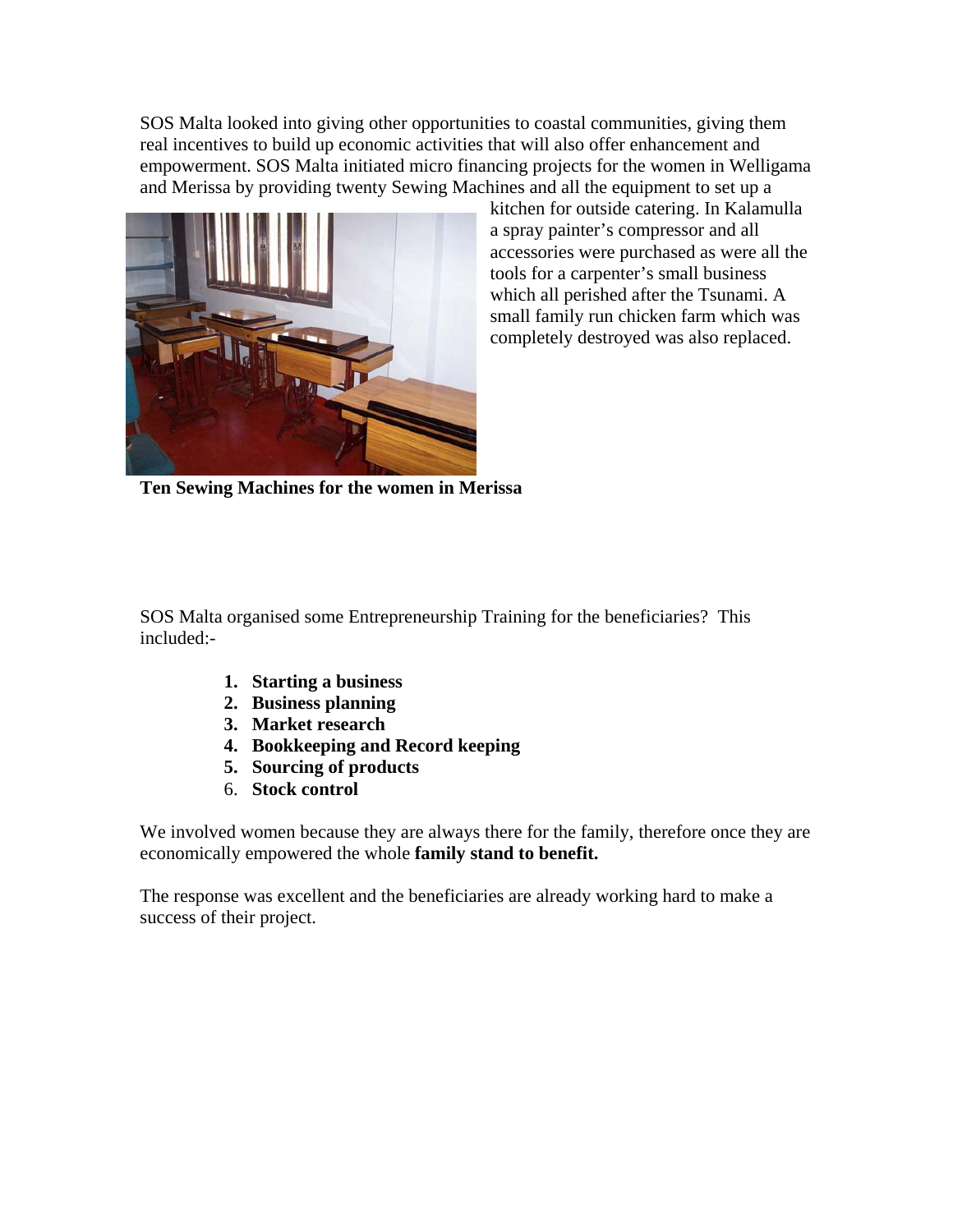#### **Training session for the women**





 **Carpenter happily using one of his new tool** 

After several meetings with the various contacts we have made in the south region of Sri Lanka it was decided to use some of the boats delivered in October to help the rebuilding of the tourist industry. We have supplied boats for dive centres, a diving school, leisure cruises and fishing. SOS Malta will assist a diving school to train the fishermen to dive safely and will continue educating them so that they can become professional divers using the highest safety standards. After they obtain several levels of licensing they will be eligible to take other divers on dive tours to local dive sites. Croc Croozes were set up on the river in Matara which offers the community and visitors a wonderful scenic trip which includes observing the crocodiles and birds. The following ventures have now been initiated offering employment and regeneration of the tourist industry:

- 4 boats to provide a means of collectively owned transportation for the fishermen and divers for continued training exercises in diving.
- 6 boats to provide a means of ferrying passengers and equipment out to the dive sites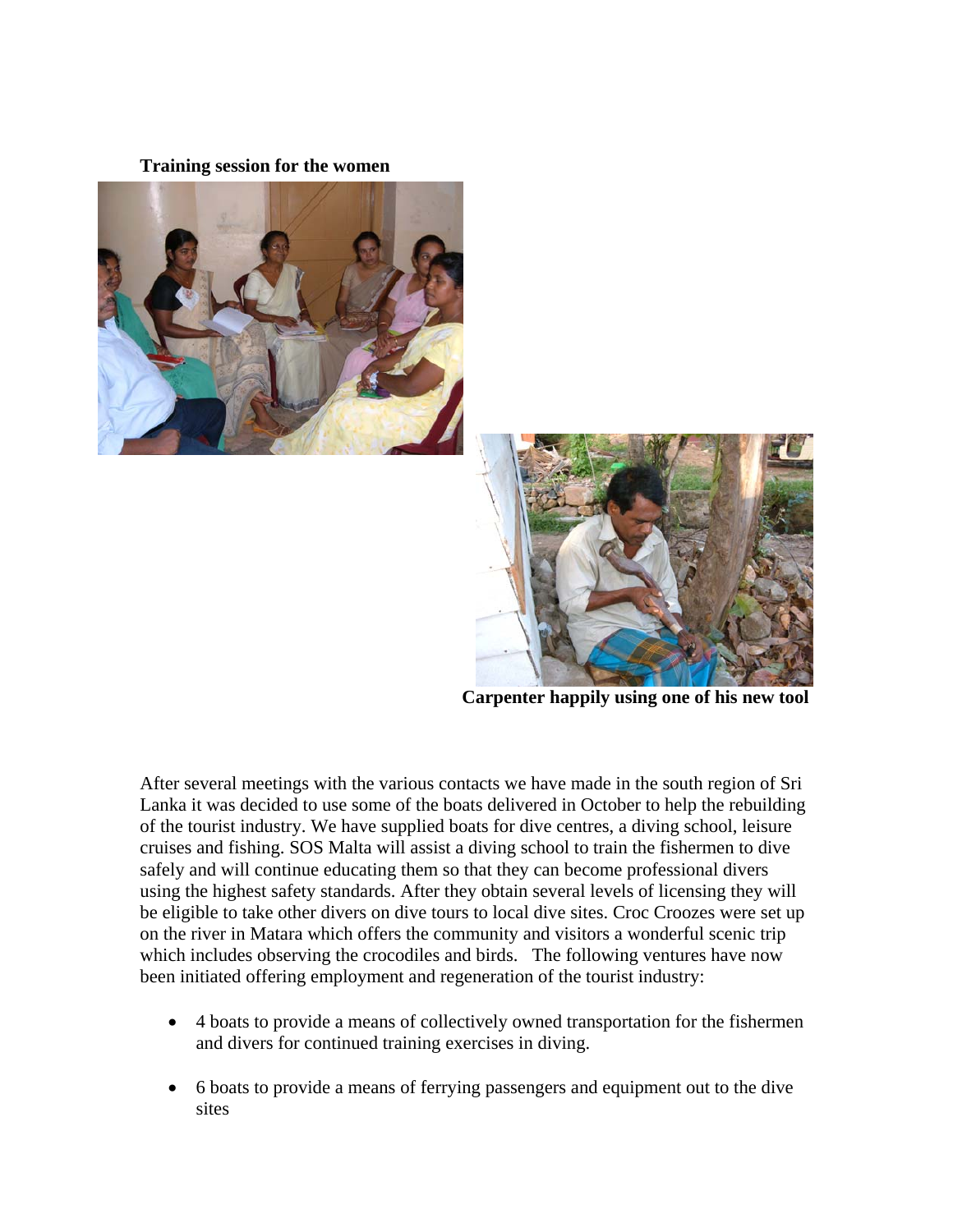- 10 boats to provide a means of leisure cruises for eco-tourists along the coastline and down the river in Matara
- 10 boats have been given to the fishermen in Matara to start a fishing cooperative



**Trying out the Croc Croozes down the river of Matara. Boats will be fitted with benches, shade, binoculars and life vests** 





 **New nets bought by SOS Malta being prepared**